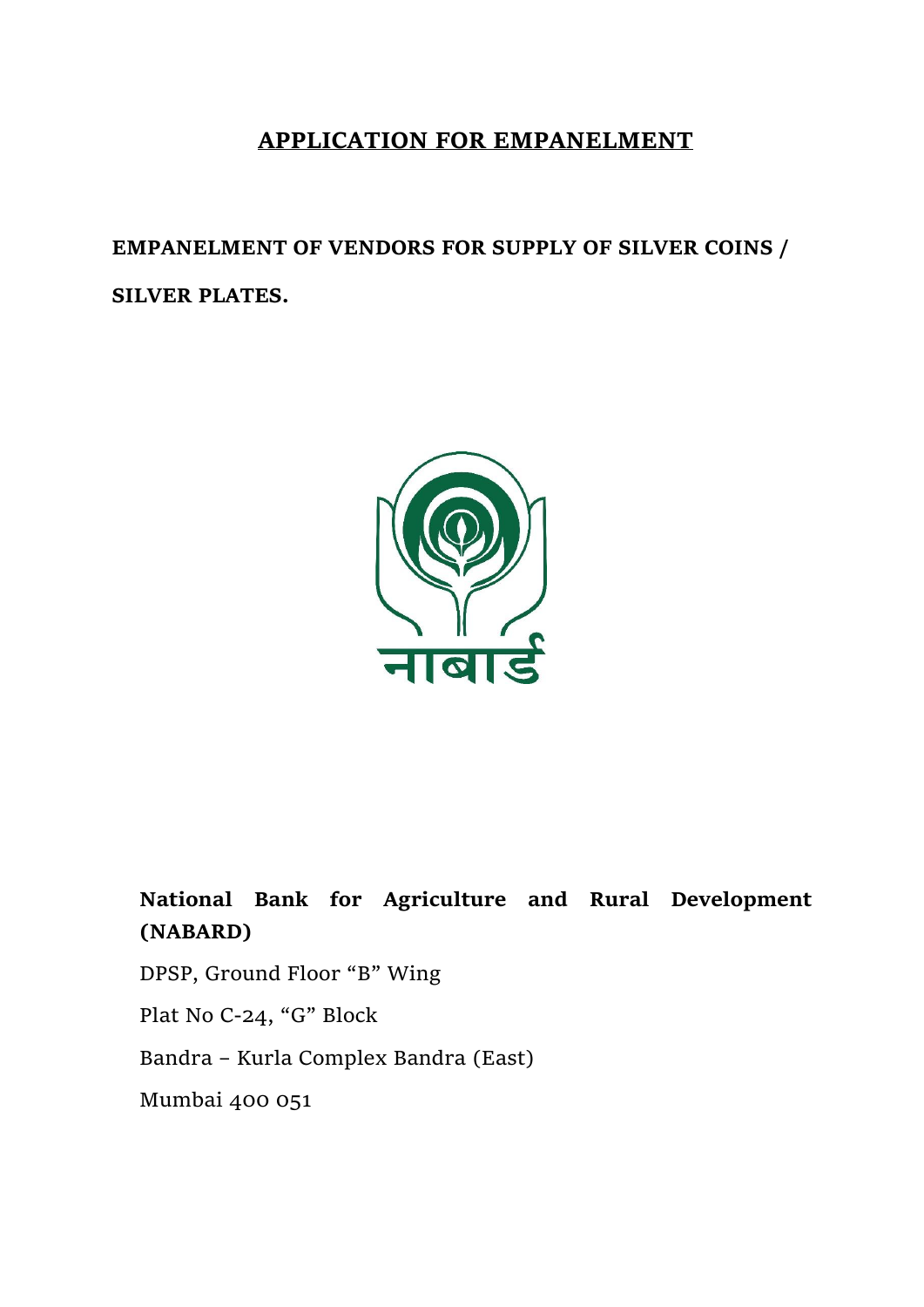# **NOTICE INVITING EXPRESSON OF INTEREST FOR EMPANELMENT OF VENDORS FOR SUPPLYNG SILVER COINS/SILVER PLATES / SILVER MEMENTOS**

संदर्भसंख्या एनबी डीपीएसपी प्र का **/2301/** Tender 2021(Silver Memento) / 2021-22

ददनांक: - 14 ददसंबर 2021

- 1. NABARD invites prospective Manufactures/Traders/Suppliers for empanelment for supply of Silver Coins / Silver Plates as and when required by the Bank.
- 2. NABARD will effect these purchases at various occasions through the year and requirement may vary between 25 to 30 numbers at each of these instances.
- 3. Design for the Silver Coin / Silver Plate will be furnished to the Manufactures/Traders/Suppliers at the time of purchase.
- 4. These mementos will have to be delivered to the NABARD Head Office, Mumbai or any other location if required.
- 5. The Applicant will be responsible for delivery. NABARD will pay delivery charges for the bulk delivery at locations other than at Mumbai.
- 6. The Applicants may download the APPLICATION document from any one of the following options - NABARD's website [www.nabard.org,](http://www.nabard.org/) or Central Public Procurement Portal [https://eprocure.gov.in.](https://eprocure.gov.in/)
- 7. The process of empanelment will be done in Off-line mode and all pertinent documents will have to be submitted in physical form to NABARD.
- 8. Details will have to be submitted by the Applicants with the Technical Bid, which will contain the Pre-qualification criteria, Terms and Conditions and documents providing pre-qualification criteria.
- 9. Integrity Pact (IP) (as per format in Section F) will need to be executed at the instance of purchase when the value of purchase is  $\bar{\tau}_{15}=00$  lakh or more. The format of the Integrity Pact will be provided at that instance.
- 10. NABARD reserves its right to make necessary changes / alteration in the tender conditions keeping in view the ongoing pandemic COVID -19. The endeavour would be to notify the bidders, about the changes / alterations, so made.
- 11. NABARD reserves the right to accept or reject any or all offers without assigning any reasons whatsoever and its decision in this regard shall be final and binding.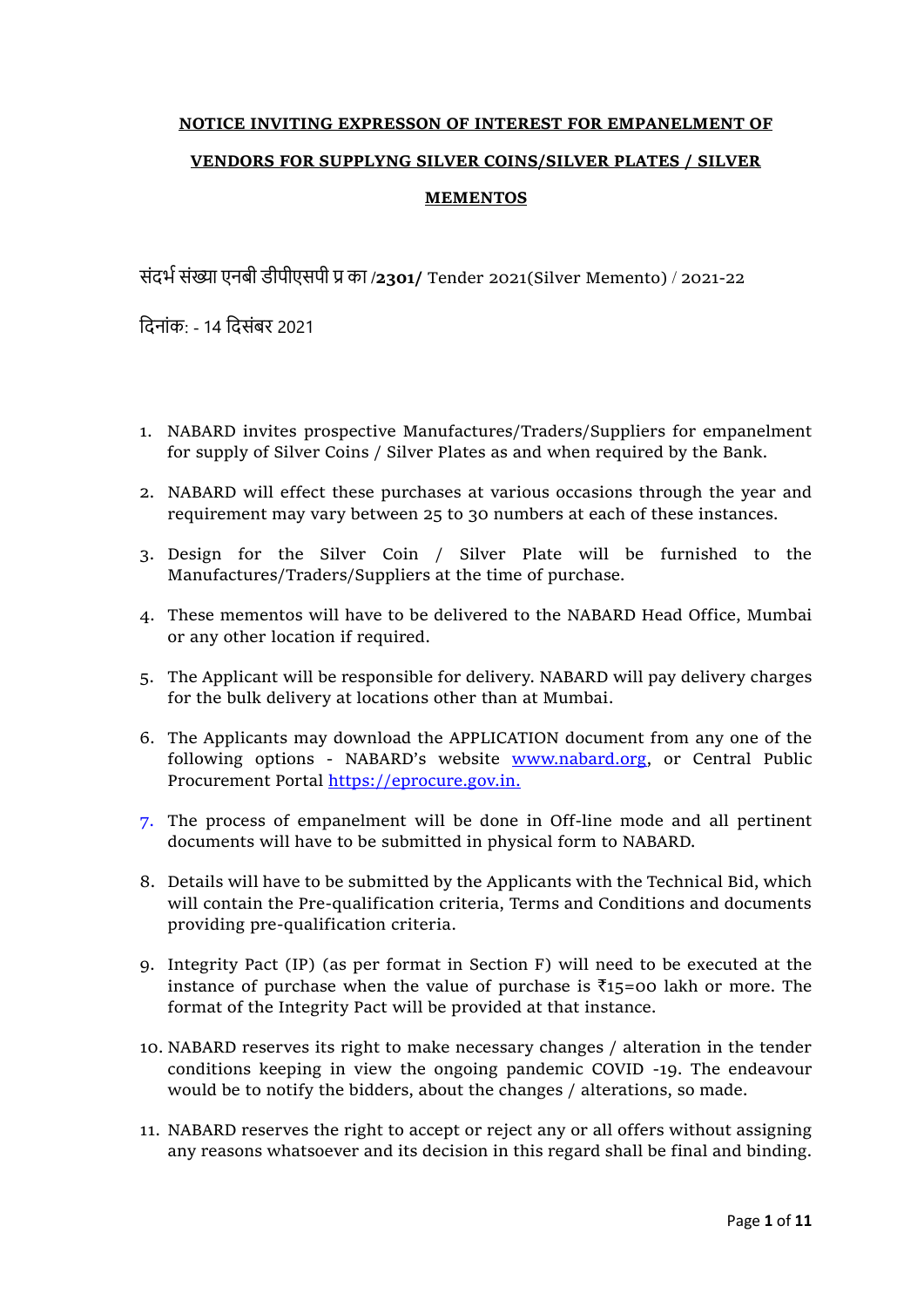# 12. The last date of submission of Tender is **11:00 hours on 06-01-2022**.

In case of any query, please call on 022-26539741 or send an email to dpsp@nabard.org

**Sd/- A K Pittan Deputy General Manager** National Bank for Agriculture and Rural Development **Department of Premises Security and Procurement**  C -24, "G" Block Bandra - Kurla Complex Bandra (East) Mumbai 400051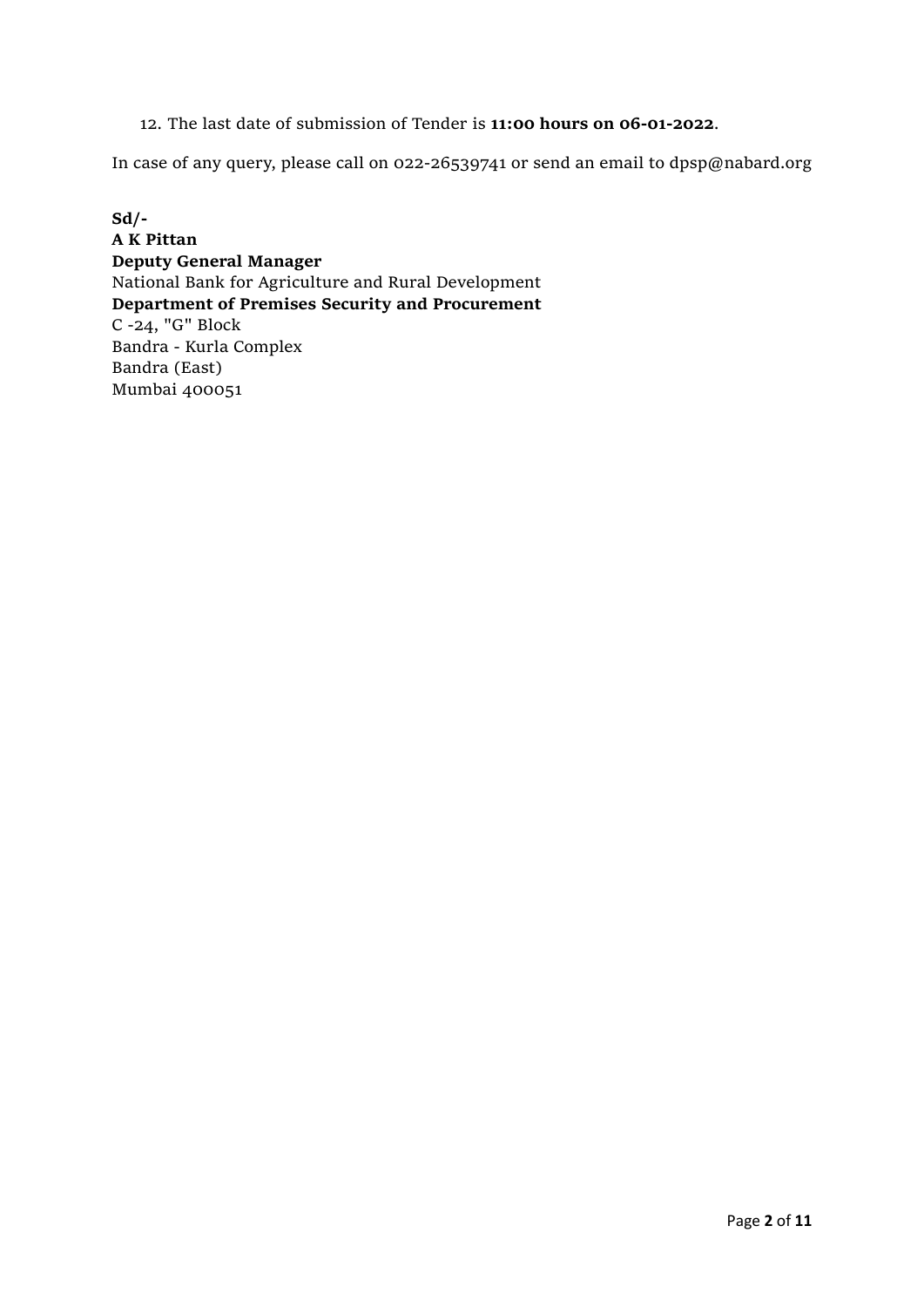#### **TENDER**

#### **PRE-QUALIFICATION CRITERIA**

### **BASIC ELIGIBILTY CONDITIONS**

- 1. The Applicant should be a Manufacturer / Trader / Supplier of Silver Coins / Silver Plates.
- 2. The Applicant shall have experience of supply of Silver Coins/ Silver plates during the last 03 (three) financial years to PSUs/State/Government Agencies/Corporates. The Applicant should have supplied minimum 200 silver coins/silver plates/medallions per year during the last 3 years. For proof of supply the Applicant shall furnish certified copies of purchase orders and original copies of performance certificates specifying quantity from end users in support of their credentials.
- 3. The Applicant should be profit making for last 03 years i.e., FY 2018-19, 2019-20 and 2020-21.
- 4. The Applicant will have to provide a Chartered Accountant's Certificate, of current date indicating the above 3 years Balance Sheet figures and sales turnover amounts, stating that the amounts indicated in the certificate are true and fair. The Applicant shall have to furnish Audited Balance Sheet and Profit / Loss A/c for the last 3 years viz., 2018-19, 2019-20 and 2020-21. The Applicant should have Income Tax /GSTN Number. At the time of submitting the tender, the applicant should enclose self-attested copies of the income tax return / GSTN return etc.
- 5. The turnover thus indicated should be highlighted and flagged in the enclosures submitted.
- 6. Preference will be given to applicants from Mumbai.

# **OTHER CONDITIONS**

- 7. This empanelment is for a period of 02 years.
- 8. The selected applicants will form a part of NABARDs standing panel for supply of Silver Coins/Silver Plates.
- 9. The applicant should not have been debarred / blacklisted / banned from doing business and participating in tender by any Government (Centre or State)/ PSU for supply of Commodities.
- 10. The Applicant to furnish copies of Income Tax Returns, for the last 3 years 2018- 19, 2019-20 and 2020-21, GST Registration Certificate, Bank Solvency Certificate for a minimum amount  $\bar{\tau}$ 50=00 lakh indicating financial standing.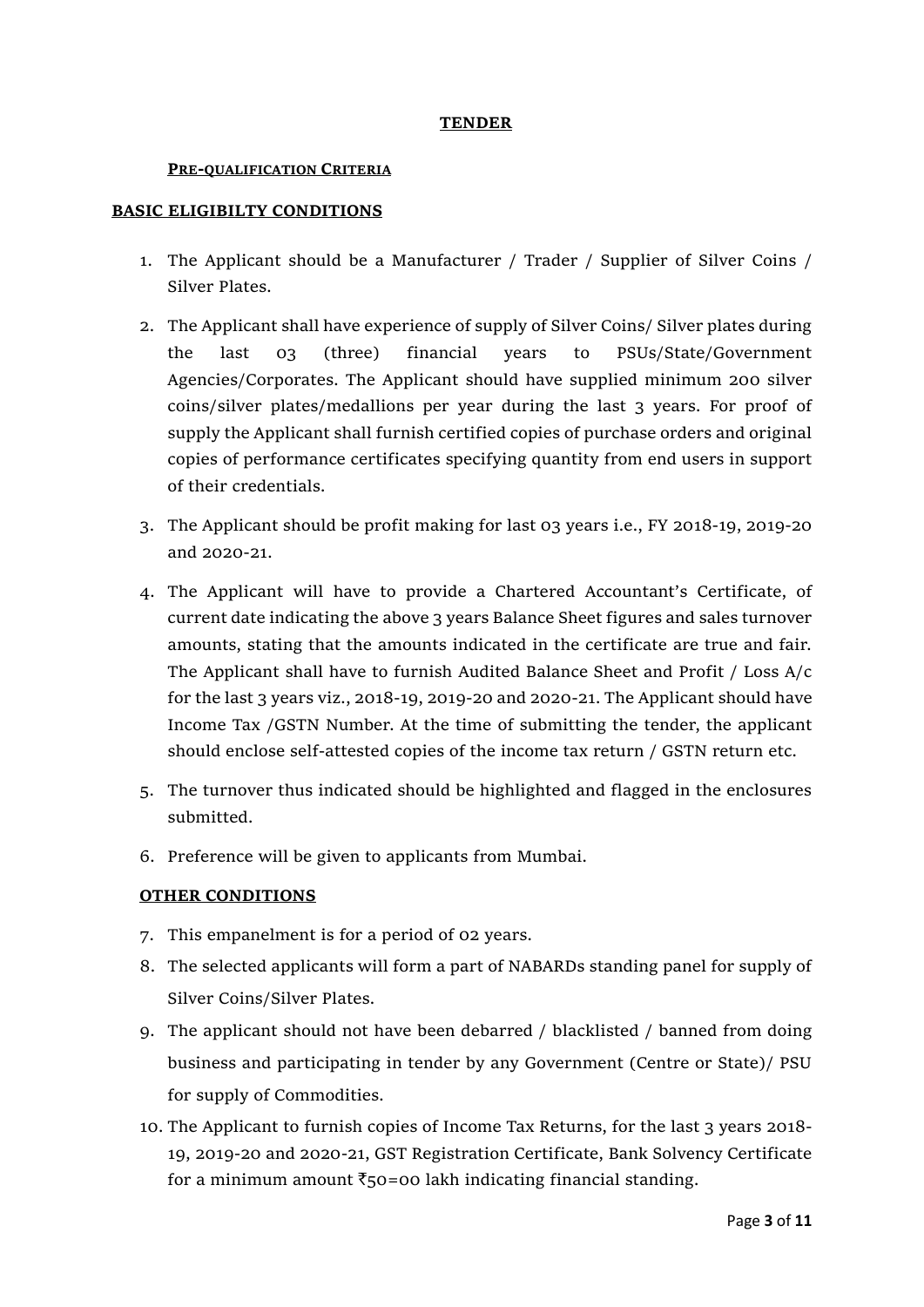- 11. The Applicants are liable to removed from the list of empaneled vendors if they fail to abide by the terms and conditions of the empanelment or fail to submit bid on three occasions consecutively or fail to supply the silver coins/ silver plates on time or supply substandard silver coins/ silver plates or make any false declaration to any Government agency of for any ground which, in opinion of NABARD is not in public interest.
- 12. The record of accomplishment of the Applicant should be clean and it should not be involved in illegal activities or financial frauds and declaration to this effect be made. An undertaking needs to be submitted as per Annexure – II of this application of empanelment.
- 13. The Applicant shall promptly and timely obtain all such consents, permissions, approvals, licenses *etc.*, as may be necessary or required for carrying out the contract. The Contractor shall also inform and assist NABARD in procuring any registration, permissions or approvals, which may be statutorily required to be obtained by NABARD for availing the services.
- 14. NABARD reserves the right to accept or reject any or all offers without assigning any reasons therefor and its decision shall not be open to challenge.
- 15. NABARD is not contractually bound or in any other way to any Applicant with respect to this Application of Empanelment. NABARD is not liable for any costs or compensation in relation to this Application of Empanelment by the Applicants if NABARD Terminates varies or suspends the empanelment process or takes any other action permitted under this Empanelment Application.
- 16. Empanelment of suppliers by NABARD does not entail any commitment form NABARD to enter into contracts during the validity of empanelment. NABARD reserves the it's right to abandon any part or whole process without prior notice to Applicants.
- 17. Canvassing or offer of an advantage or any other inducement by any person with a view to influencing acceptance of a bid under this Application of Empanelment will be an offence under Laws of India. Such action will result in the rejection of bid, in addition to other punitive measures.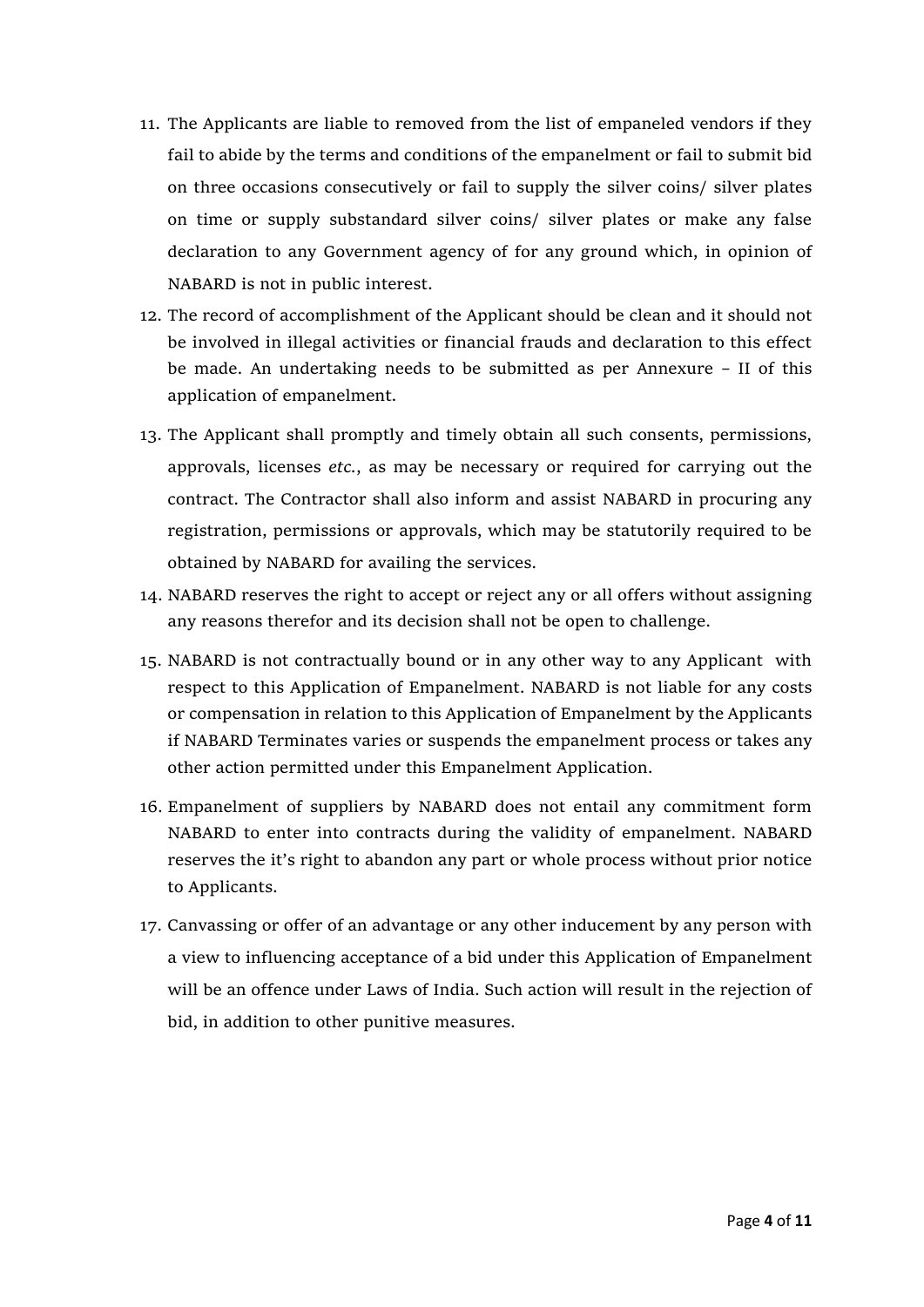#### **TERMS & CONDITIONS**

### **1. Requirement**

1.1. NABARD requires the Applicant to provide Silver Coins / Silver Plates as per requirement from time to time.

### **2. Quality Assurance**

- 2.1. The Silver coins / Silver Plates will be 99.9% Purity.
- 2.2. Hallmarking of Silver Coins/ Silver Plates needs to be done, by the Applicant at every instance of supply.
- 2.3. The Applicant shall assure the purity of the silver supplied and will provide a certificate from a Government certified laboratory for the same.
- 2.4. NABARD reserves the right to randomly test the purity of Silver provided by the Applicant.
- 2.5. The silver metal selected and collected for purity check, will be returned to the Applicant.
- 2.6. The Applicant to compensate NABARD for any loss suffered on this count.

# **3. Payments**

3.1. Payments for the supply of Silver Coins/ Silver Plates will be mutually agreed upon at each instance of purchase.

# **4. Process of Selection:**

- 4.1. The applications received will be opened on **06-01-2022 at 15:00 hours**.
- 4.2. The applications so opened will be subjected to desk scrutiny by a committee of officials. Incomplete applications will cause the same to be rejected.
- 4.3. Inclusion of any deviations in the application is liable for rejection.
- 8. Dispute Resolution

In case of dispute regarding the quality Silver Coins/Silver Plates, based on the purity test report the final authority will rest with the Chief General Manager, Department of Premises, Security and Procurement, NABARD, HO, Mumbai and the same will be binding on the Applicant. In the event of any claim, difference, dispute or controversy and questions whatsoever arising between the parties under this Application of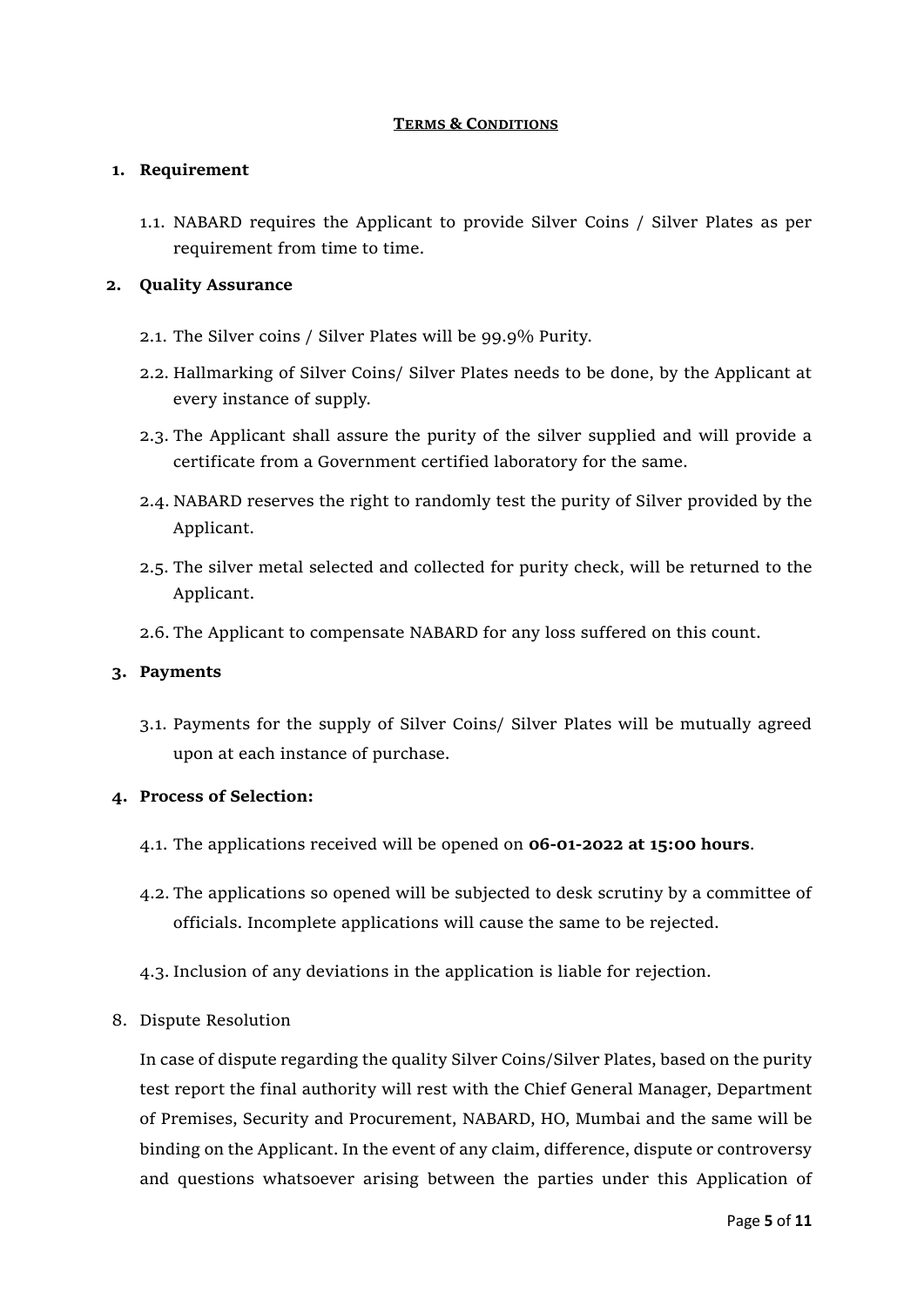Empanelment shall in the first instance, be attempted to be resolved between the parties themselves.

# 9 Arbitration

If the dispute cannot be resolved through consultations between the Parties with in 30 (thirty) days after 1(one) Party has served a written notice on the other Party requesting the commencement of such discussions, any Party may thereafter in writing, demand that the dispute be finally settled by an arbitration comprising of sole arbitrator mutually appointed by the Parties in accordance with the Arbitration and Conciliation Act, 1996 or any modifications thereof. The arbitrator shall be a person of professional repute who is not directly or indirectly connected with any of the parties to this Agreement and shall have prior experience as Arbitrator. The arbitration proceedings shall be governed by the Arbitration and Conciliation Act, 1996. The seat and venue of arbitration shall be Mumbai. The language of arbitration shall be English.

The award of the arbitrator/s so appointed shall be final and binding on the parties.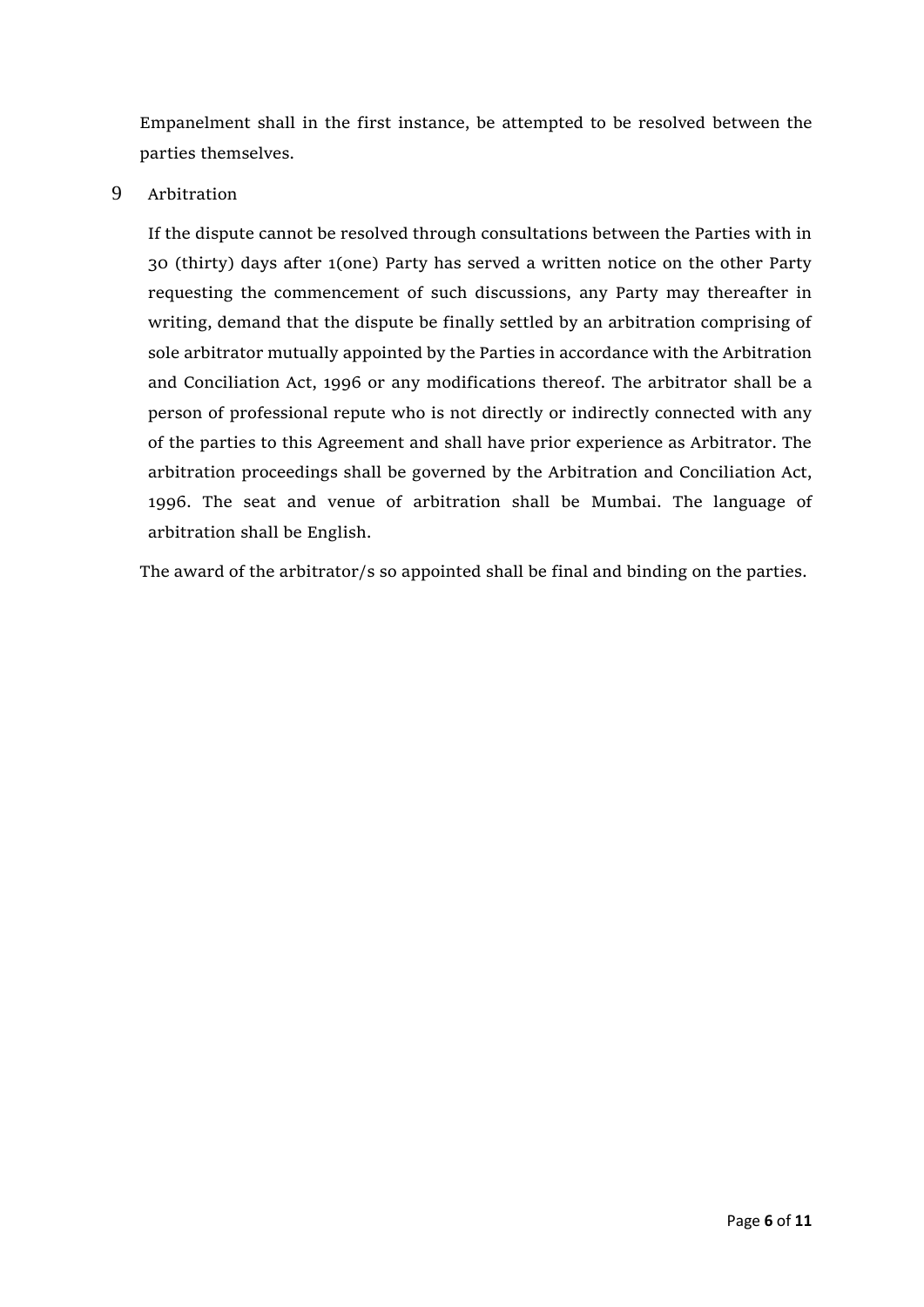#### **FORMAT FOR TECHNICAL BID**

# **APPLICATION FOR SUPPLY OF SILVER COINS**

From:

To:

# **The Chief General Manager National Bank for Agriculture and Rural Development** Department of Premises Security and Procurement C -24, "G" Block Bandra - Kurla Complex

Bandra (East) Mumbai 400051

| Sl. No.                    | Particulars                                                                                                        | Details to be filled in by the Agency                    |  |  |
|----------------------------|--------------------------------------------------------------------------------------------------------------------|----------------------------------------------------------|--|--|
| <b>General Information</b> |                                                                                                                    |                                                          |  |  |
| $\mathbf{1}$               | Name of the Agency                                                                                                 |                                                          |  |  |
| $\overline{2}$             | Regd. Office/Business address of the<br>Agency                                                                     |                                                          |  |  |
| $\overline{3}$             | Name and Contact Number of the<br>Person signing the tender.                                                       |                                                          |  |  |
| $\overline{4}$             | Whether registered with Registrar of<br>Firms/ Companies. Date of<br>Registration (Attach copy of<br>registration) | (Scan and upload the Registration<br>Document)           |  |  |
| 5                          | Type of Registration                                                                                               | Sole proprietary Concern /<br>Partnership Firm / Company |  |  |
| 6                          | Date of Incorporation/Constitution                                                                                 |                                                          |  |  |
| 7                          | GST Tax Registration No.                                                                                           | (Please upload a scanned copy).                          |  |  |
| 8                          | PAN/TAN Nos. of the Agency                                                                                         | (Please upload a scanned copy).                          |  |  |
| 9                          | <b>Bank Details</b><br>Name of Bank<br>1)                                                                          | Please upload a copy of the Banks<br>Cheque              |  |  |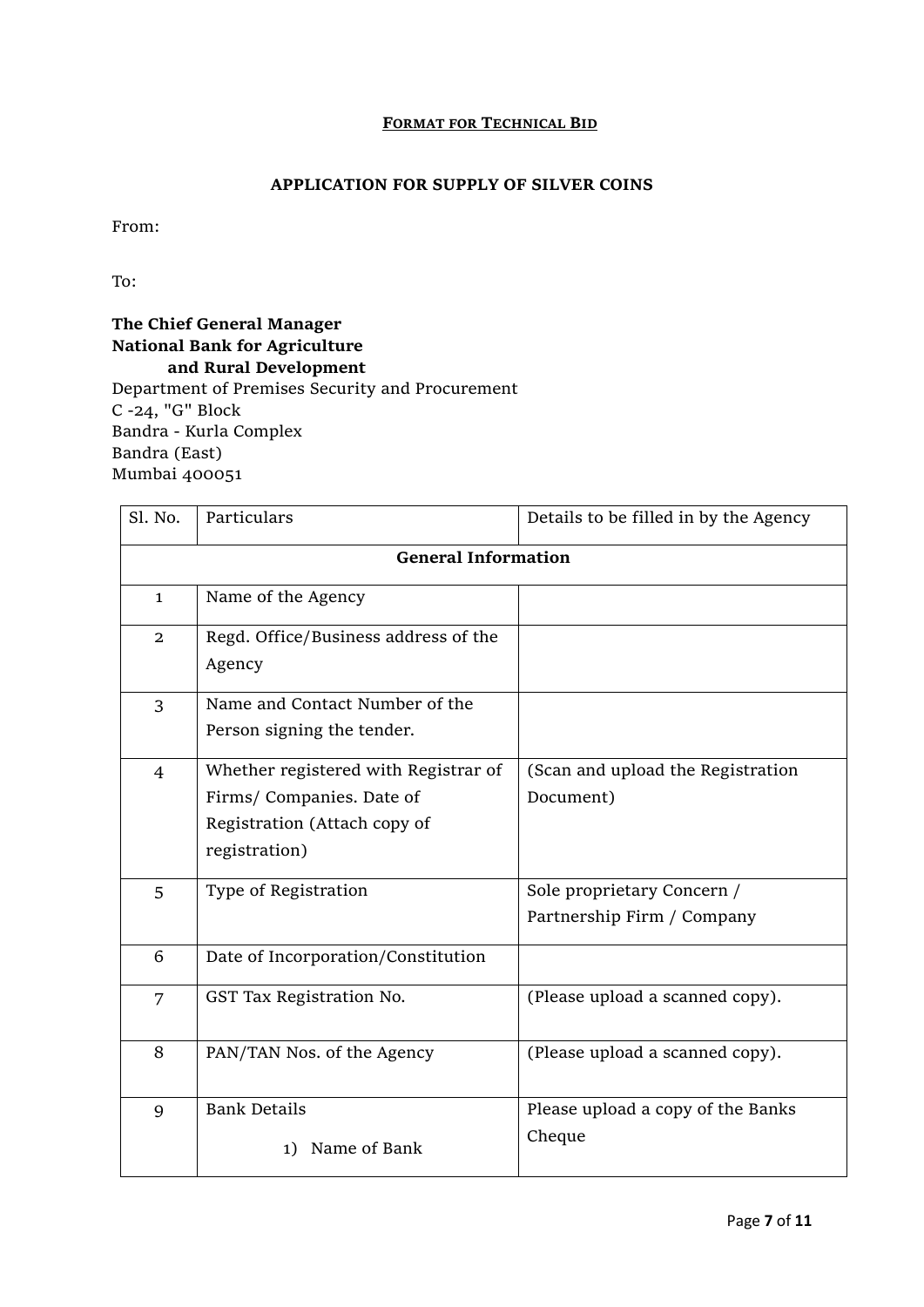|                              | 2) Branch                             |                                        |  |  |  |
|------------------------------|---------------------------------------|----------------------------------------|--|--|--|
|                              | 3) Type of Account                    |                                        |  |  |  |
|                              | 4) Account Number                     |                                        |  |  |  |
|                              | 5) IFS Code                           |                                        |  |  |  |
|                              | 6) Scanned copy of Cheque             |                                        |  |  |  |
| <b>MANDATORY REQUIRMENTS</b> |                                       |                                        |  |  |  |
|                              |                                       |                                        |  |  |  |
| 7                            | Annual Turnover of the Bidder         | 2018-19                                |  |  |  |
|                              | [Please attach a copy of CA certified |                                        |  |  |  |
|                              | Audited Balance Sheet and P & L       | $2019 - 20$                            |  |  |  |
|                              | Statement].                           |                                        |  |  |  |
|                              |                                       | $2020 - 21$                            |  |  |  |
|                              |                                       |                                        |  |  |  |
| 8                            | <b>Annual Turnover</b>                | Chartered Accountant's Certificate to  |  |  |  |
|                              |                                       | be submitted as per Annexure V         |  |  |  |
|                              |                                       | below.                                 |  |  |  |
| 13                           | ** Name of the Organisations /        | Work completed / experience            |  |  |  |
|                              | Corporations / Departments where      | certificates clearly indicating annual |  |  |  |
|                              | Bidder has supplied more than 200     | payments received along with copies    |  |  |  |
|                              | Silver Coins/Medallions per year      | of work order issued by the            |  |  |  |
|                              | during the last 3 years.              | organisations to prove the             |  |  |  |
|                              |                                       | prequalification criteria to be        |  |  |  |
|                              |                                       | uploaded.                              |  |  |  |
|                              |                                       | (Please fill the format attached).     |  |  |  |

\* Bank reserves right to decide the cut off duration of experience.

\*\* Bank reserves right to call for proof for original documents for verifications. **DECLARATION** 

1. The above information is true to the best of my knowledge and if any information is found untrue or false I may be debarred from the tender process/being given the contract.

2. I/We agree to abide by the terms and conditions stipulated by NABARD.

SIGNATURE OF BIDDER Name and Seal of firm

Date: Enclosure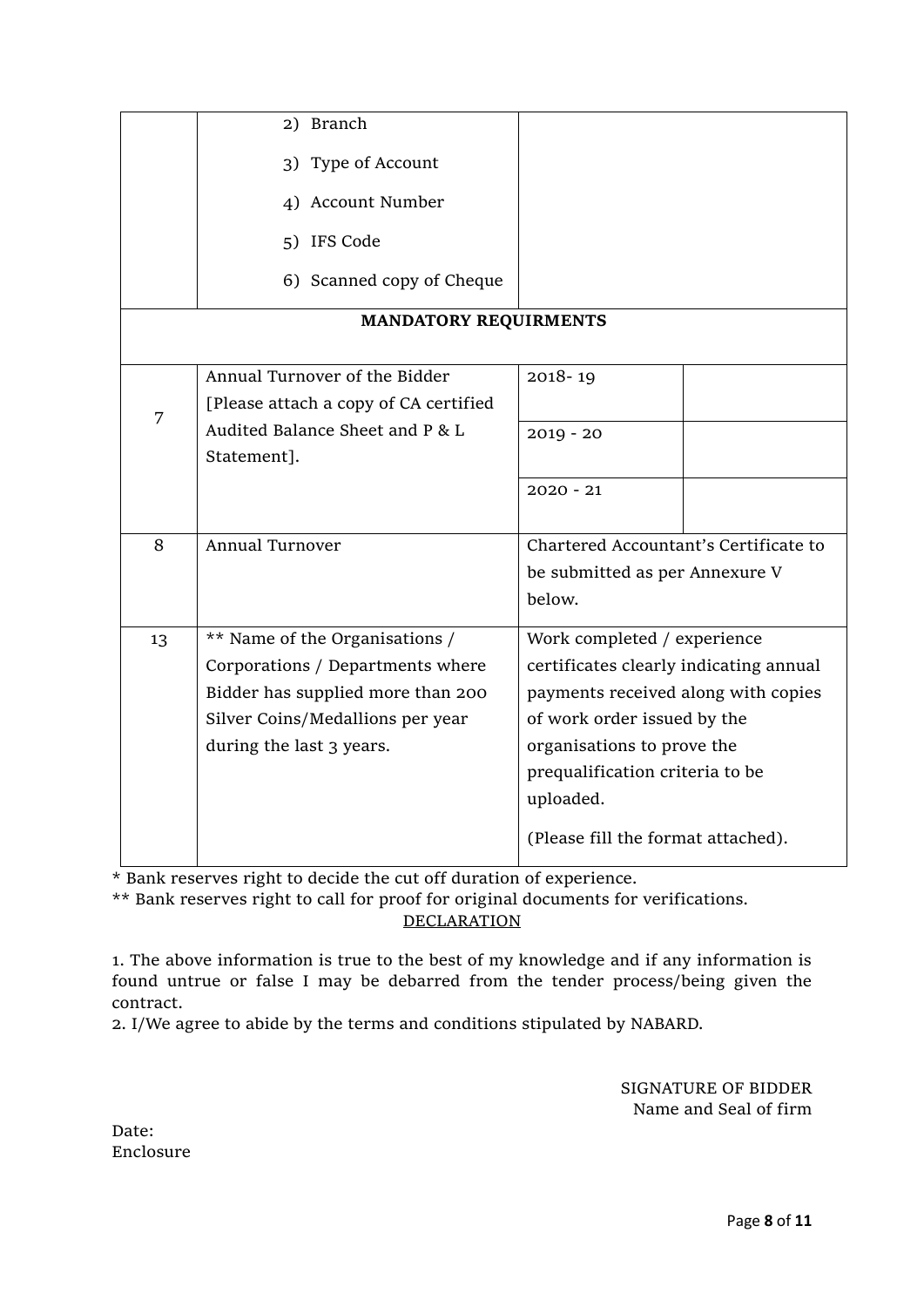#### (ON COMPANY'S LETTER HEAD)

Dated: -

To,

**The Chief General Manager National Bank for Agriculture and Rural Development** Department of Premises Security and Procurement C -24, "G" Block Bandra - Kurla Complex Bandra (East) Mumbai 400051

#### **Subject: - Undertaking 1**

Dear Sir,

We, \_\_\_\_\_\_\_\_\_\_\_\_\_\_\_\_\_\_\_\_\_\_\_\_\_\_\_\_\_\_\_\_\_\_\_ (Name of the Organisation), hereby confirm and acknowledge that we have not been blacklisted/banned/barred for participation in tender by Government of India or by any Government undertaking in India for supply of Silver Coins / Silver Plates.

Thanking you.

Yours faithfully,

Name and Signature of Authorised Person.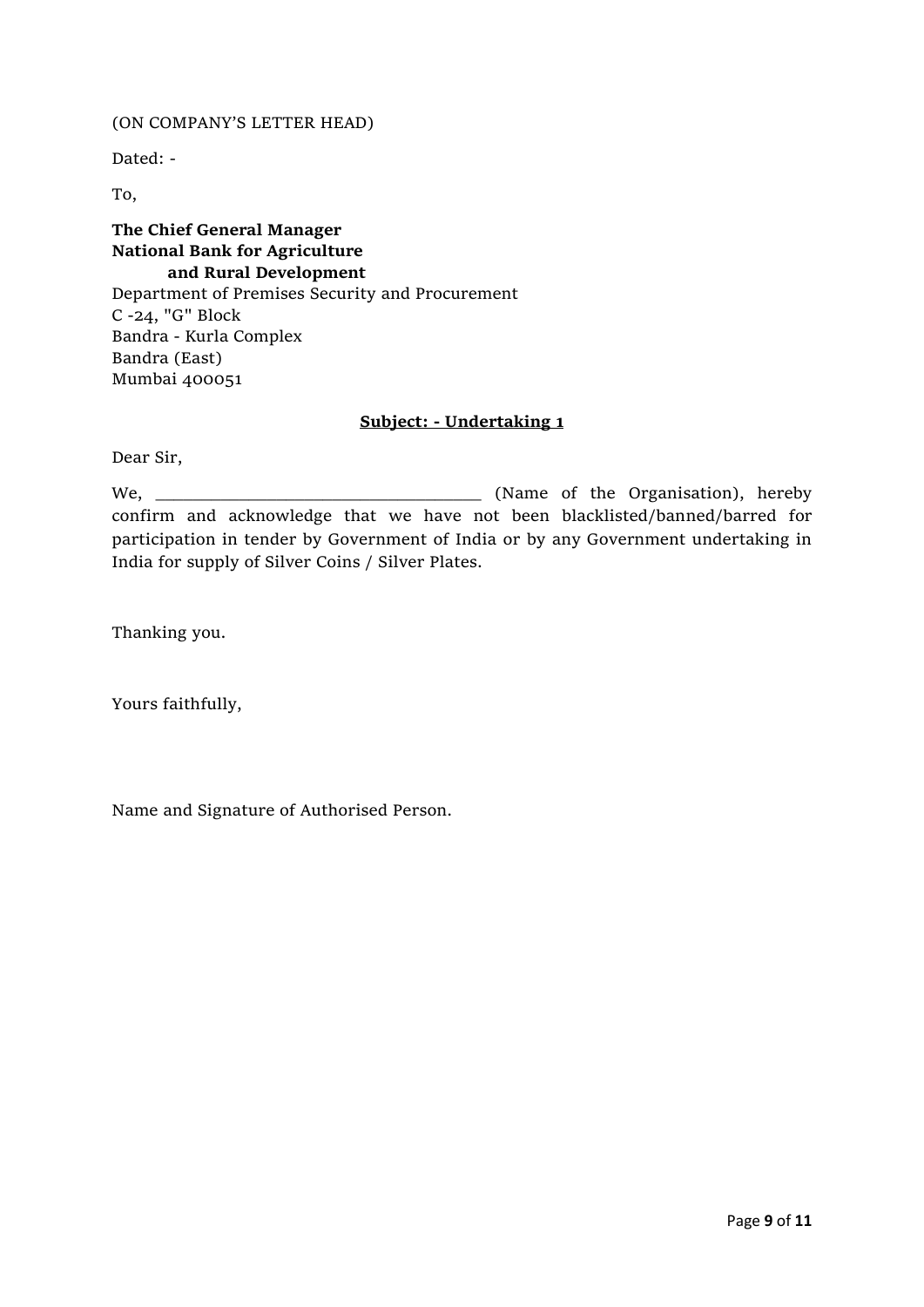#### (ON COMPANY'S LETTER HEAD)

Dated: -

To,

**The Chief General Manager National Bank for Agriculture and Rural Development** Department of Premises Security and Procurement C -24, "G" Block Bandra - Kurla Complex Bandra (East) Mumbai 400051

#### **Subject: - Undertaking 2**

Dear Sir,

We, \_\_\_\_\_\_\_\_\_\_\_\_\_\_\_\_\_\_\_\_\_\_\_\_\_\_\_\_\_\_\_\_\_\_\_ (Name of the Organisation), hereby confirm and acknowledge that we have all the statutory required permission(s)/License(s)/Registration(s) from Appropriate Authority / Government as per latest Government of India polices, if any, for the performances of supply of Silver Coins / Silver Plates.

Thanking you.

Yours faithfully,

Name and Signature of Authorised Person.